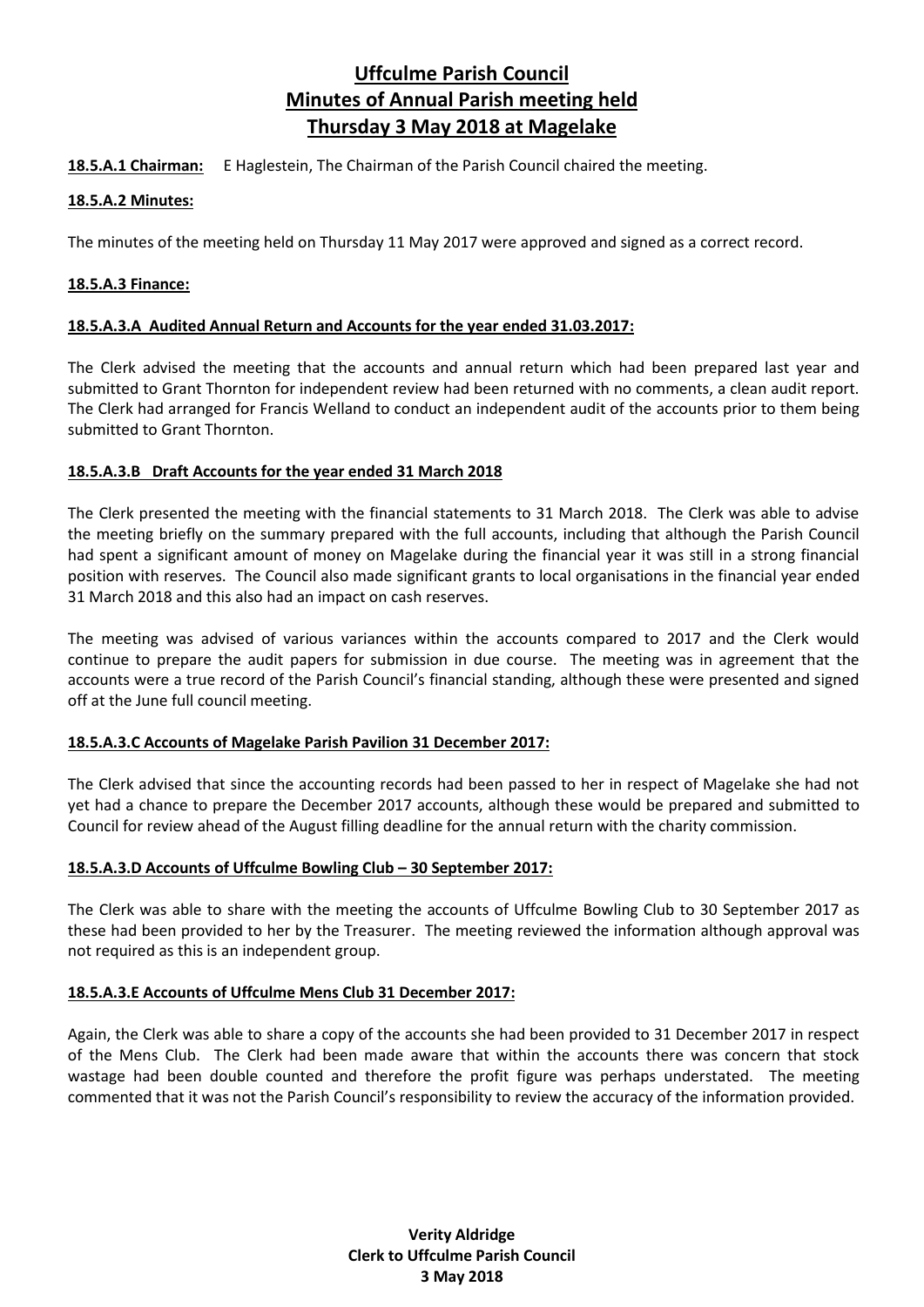# **Uffculme Parish Council Minutes of Annual Parish meeting held Thursday 3 May 2018 at Magelake**

#### **18.5.A.4 Business Arising:**

#### **18.5.A.4.A Uffculme Central:**

Councillor Hagelstein advised the meeting that we had been trying to progress the redevelopment of The Square, and Ayshford. The meeting was advised that the Clerk had attended a meeting with the Conservation Officer of MDDC and although various options were discussed at the meeting the general feel following the meeting was that the Conservation Officer was not positive about the designs that had been presented, largely in terms of the material base that was being used as opposed to the overall principle. There was also discussion around whether trees could be used within The Square environment and this is something that would need to be looked into further. Councillor Hagelstein advised the meeting that some forty years ago they had tried to acquire the old garden of Gore House to be used as a car park for the village, this did not come to fruition as the landowner was able to generate a higher revenue from selling the plot of land for building a house.

It was also discussed that the old garage on Commercial Road had been looked at in terms of a car park although this was not a viable option for the next few years at least.

It was suggested that the District Councillors for lower Culm attended a meeting with the Conservation Officer and the Parish Council to ensure that the Conservation Officer was understanding the overall impact of the project rather than just the aesthetics.

#### **18.5.A.4.B Landfill Site at Broadpath:**

The meeting was advised that the Council had contacted the Environment Agency officer for the area and reported the ongoing issues with the smell of the landfill tip. This had also been discussed with the site manager who advised that they were using a new capping process so that the view of the landfill site as you come over Lamb Hill was less imposing, although this was causing more gas to escape and the issues regarding smells within the village.

It was again reiterated that residents should if they smell the landfill site call the Environment Agency reporting line as this is the main source of monitoring for the site.

The next meeting for the landfill site liaison meeting is Monday 11 June 2018.

#### **18.5.A.4.C Devon Minerals Plan:**

Since the last meeting the minerals plan has been formally adopted by Devon County Council and we are waiting for plans to be put in place for aggregate from the sites for processing at Houndaller. There are plans to widen Clay Lane and this is now a condition prior to any material being brought into the site. It was noted that Aggregate Industries are relatively reluctant to progress matters in respect of the widening of Clay Lane although this was a condition, so they would have to.

#### **18.5.A.4.D Mid Devon local plan through to 2033:**

Following the resubmission of the local plan last March an Inspector had been appointed to review the plan. The Inspector had called preliminary hearings in respect of J27 in September 2017, although these had been postponed at the request of MDDC, some one week prior to the hearings. MDDC requested an adjournment to appoint an independent review of the work carried out. This review had taken place and a consultation period had opened on the review documents and this had now closed with all documents being passed back to the Inspector a couple of weeks ago. It is expected that the Inspector will arrange hearings for the local plan in the autumn of 2018, although this timescale is subject to move.

> **Verity Aldridge Clerk to Uffculme Parish Council 3 May 2018**